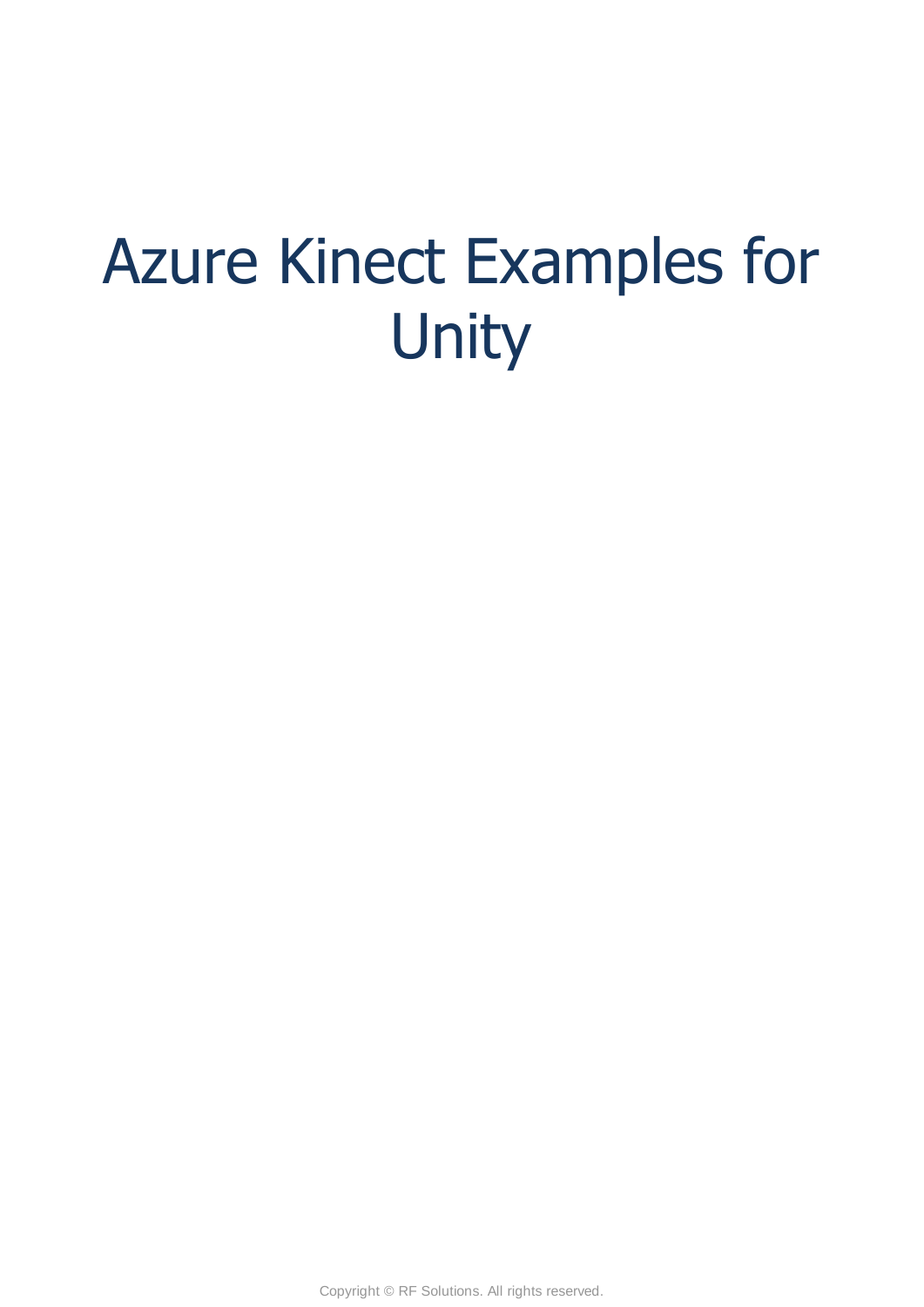# **Table of contents**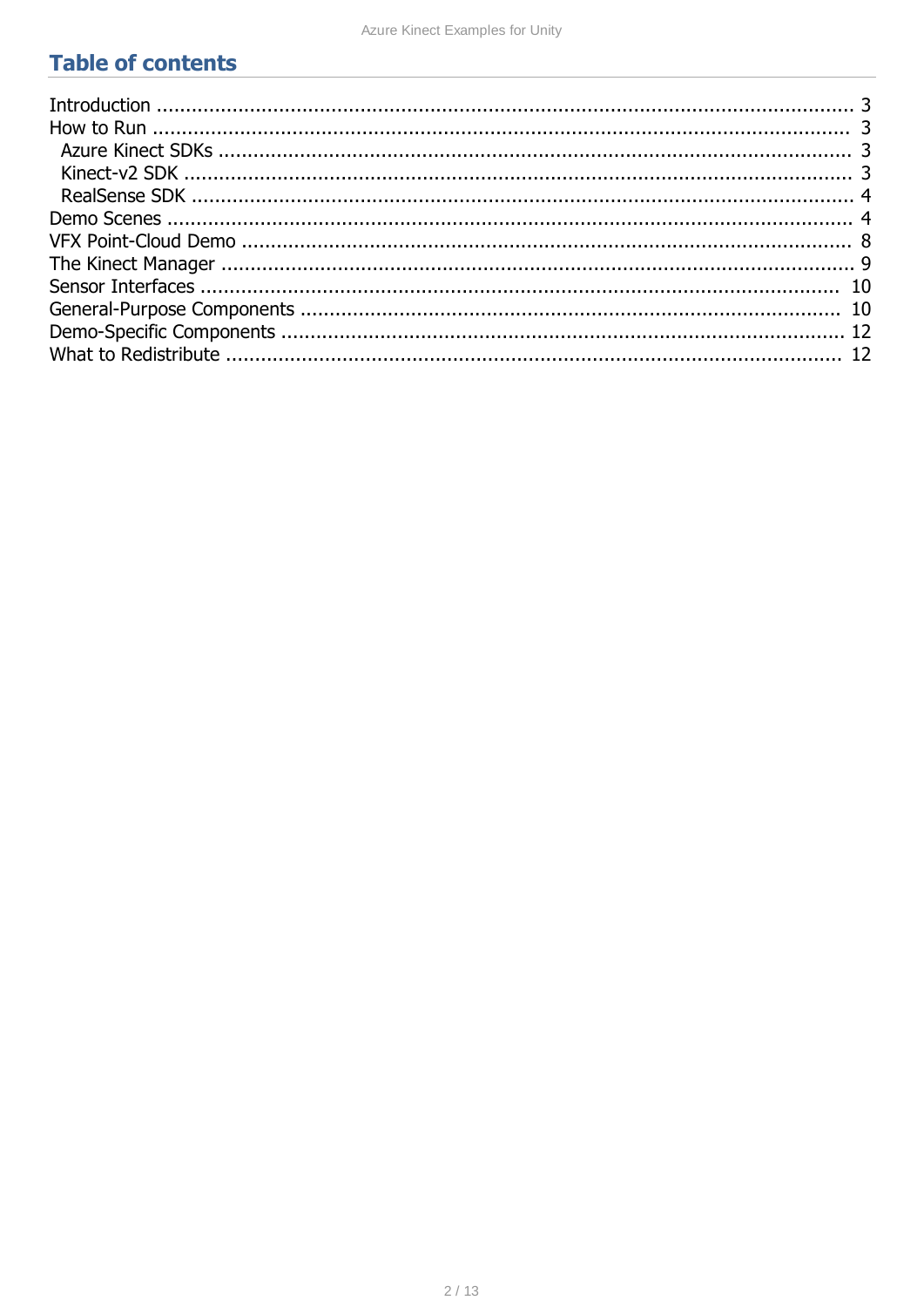# <span id="page-2-0"></span>**Introduction to 'Azure Kinect Examples' v1.17 On-line Documentation**

This is the on-line documentation of "Azure Kinect Examples for Unity" (or K4A-asset for short). It describes the demo scenes in the package, the general-purpose components in KinectScripts, as well as the demo-specific components, used by the demo scenes. The component documentation includes description of the respective component and short descriptions of its public properties, as well.

*Created with the Standard Edition of HelpNDoc: [Benefits of a Help Authoring Tool](https://www.helpauthoringsoftware.com)*

#### <span id="page-2-1"></span>**How to Run 'Azure-Kinect Examples for Unity'**

Despite its name, 'Azure-Kinect Examples for Unity can work with several depth sensors - Azure-Kinect, RealSense and Kinect-v2. The installation depends on what sensor you have at your disposal.

1. (Azure Kinect) Download and install Azure-Kinect Sensor SDK, as described in the '[Azure-Kinect SDKs](#page-2-2) -section below.

2. (Azure Kinect) Download and install Azure-Kinect Body Tracking SDK, as described in the ['Azure-Kinect SDKs](#page-2-2) section below. Then open 'Azure Kinect Body Tracking Viewer to check, if the body tracker works as expected.

3. (Kinect-v2) Download and install Kinect SDK 2.0, as described in the '[Kinect-v2 SDK](#page-2-3) -section below.

4. (RealSense) Download and install RealSense SDK 2.0, as described in the '[RealSense SDK](#page-3-0) -section below.

5. (iPhone Pro) For integration with the iPhone's LiDAR sensor, please look at [this tip](https://rfilkov.com/2019/08/26/azure-kinect-tips-tricks/#t18).

6. Import this package into new Unity project.

7. Open 'File / Build settings and switch to 'PC, Mac & Linux Standalone, target platform: 'Windows' & Architecture: 'x86\_64 , and in 'Player settings' make sure the 'Scripting backend' is set to 'Mono'.

8. Make sure that Direct3D11 is the first option in the 'Auto Graphics API for Windows -list setting, in 'Player

Settings / Other Settings / Rendering.

9. Open and run a demo scene of your choice from a subfolder of the 'AzureKinectExamples/KinectDemos'-folder. Short descriptions of the available demo scenes are available [here.](#page-3-1)

*Created with the Standard Edition of HelpNDoc: [Full-featured multi-format Help generator](https://www.helpndoc.com/help-authoring-tool)*

### <span id="page-2-2"></span>**Installation of Azure-Kinect SDKs**

- 1. Download the latest version of 'Azure Kinect Sensor SDK. The download page is below.
- 2. Run the installer. The installation of 'Azure Kinect Sensor SDK' is straightforward.
- 3. Connect the Azure Kinect sensor.
- 4. Run 'Azure Kinect Viewer' to check, if the sensor and SDK work as expected.
- 5. Download the latest version of 'Azure Kinect Body Tracking SDK. The download page is below.
- 6. Follow the instructions, on how to install the body tracking SDK. See the link below.

7. Run 'Azure Kinect Body Tracking Viewer' and move in front of the sensor to check, if the body tracking SDK works as expected.

- \* The latest Azure Kinect Sensor SDK (v1.4.1) can be found [here](https://download.microsoft.com/download/3/d/6/3d6d9e99-a251-4cf3-8c6a-8e108e960b4b/Azure Kinect SDK 1.4.1.exe).
- \* The latest Azure Kinect Body Tracking SDK (v1.1.2) can be found [here.](https://www.microsoft.com/en-us/download/details.aspx?id=104221)
- \* Older releases of Azure Kinect Body Tracking SDK can be found [here](https://docs.microsoft.com/en-us/azure/Kinect-dk/body-sdk-download).

\* Instructions how to install the body tracking SDK can be found [here.](https://docs.microsoft.com/en-us/azure/Kinect-dk/body-sdk-setup)

*Created with the Standard Edition of HelpNDoc: [Produce Kindle eBooks easily](https://www.helpndoc.com/feature-tour/create-ebooks-for-amazon-kindle)*

### <span id="page-2-3"></span>**Installation of Kinect-v2 SDK**

- 1. Download the Kinect for Windows SDK 2.0. Here is the [download page](http://www.microsoft.com/en-us/download/details.aspx?id=44561).
- 2. Run the installer. Installation of Kinect SDK 2.0 is straightforward.
- 3. Connect the Kinect-v2 sensor. The needed drivers will be installed automatically.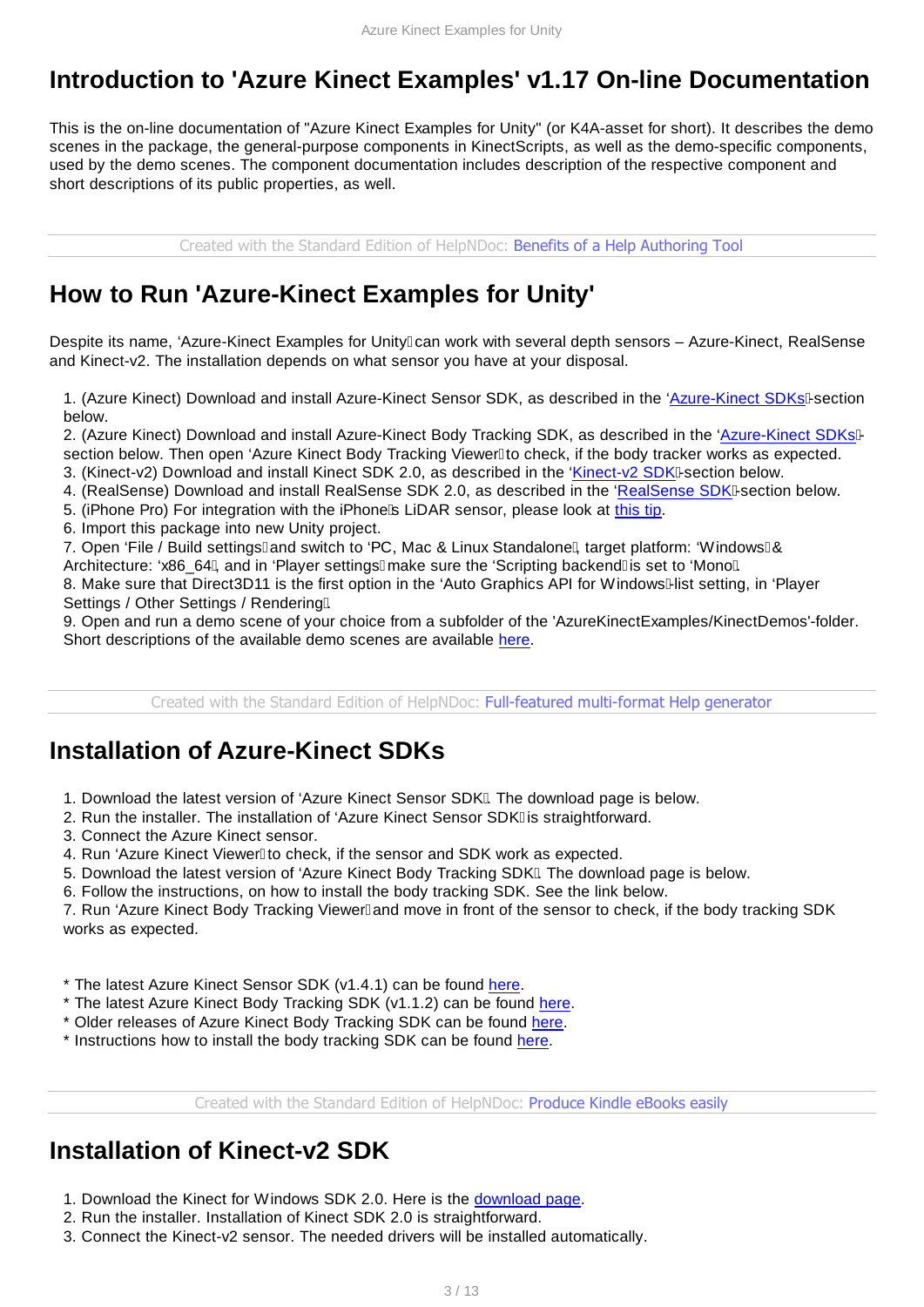4. Run 'SDK Browser 2.0' and select 'Kinect Configuration Verifier to check, if the sensor and SDK work as expected.

*Created with the Standard Edition of HelpNDoc: [Easily create CHM Help documents](https://www.helpndoc.com/feature-tour)*

#### <span id="page-3-0"></span>**Installation of RealSense SDK**

- 1. Download the latest version of RealSense SDK 2.0. Here is the [download page.](https://github.com/IntelRealSense/librealsense/releases)
- 2. Run the installer. Installation of RealSense SDK 2.0 is straightforward.
- 3. Connect the RealSense sensor.
- 4. Run 'Intel RealSense Viewer to check, if the sensor and SDK work as expected.

*Created with the Standard Edition of HelpNDoc: [Create help files for the Qt Help Framework](https://www.helpndoc.com/feature-tour/create-help-files-for-the-qt-help-framework)*

### <span id="page-3-1"></span>**Short Descriptions of the Demo Scenes**

Here are short descriptions of the available demo scenes, along with the major components they utilize and demonstrate.

| Scene:                                            | <b>Description:</b>                                                                                                                                                                                                                                                                                                                                                                                                                                                           |
|---------------------------------------------------|-------------------------------------------------------------------------------------------------------------------------------------------------------------------------------------------------------------------------------------------------------------------------------------------------------------------------------------------------------------------------------------------------------------------------------------------------------------------------------|
| AvatarDemo /<br>KinectAvatarsDemo1                | The scene shows two avatars controlled by the user, from third person perspective.<br>The scene utilizes the KinectManager-component to manage the sensor and data,<br>AvatarController-components to control each of the two avatars, as well as<br>SimpleGestureListener-component to demonstrate the gesture detection process.                                                                                                                                            |
| AvatarDemo /<br>KinectAvatarsDemo2                | It demonstrates avatar control from first-person perspective. The scene utilizes the<br>KinectManager-component to manage the sensor and data and the<br>AvatarController-component to control the 1st person avatar.                                                                                                                                                                                                                                                         |
| AvatarDemo /<br>KinectAvatarsDemo3                | This scene utilizes the AvatarControllerClassic-component, to control the avatar s<br>upper body, as well as offset node to make the avatar motion relative to a game<br>object. The scene utilizes the KinectManager-component to manage the sensor<br>and data, and AvatarControllerClassic-component to control the upper body of the<br>avatar.                                                                                                                           |
| AvatarDemo /<br>KinectAvatarsDemo4                | This demo shows how to instantiate and remove avatars in the scene, to match the<br>users in front of the camera. It utilizes the KinectManager-component to manage<br>the sensor and data, UserAvatarMatcher-component to instantiate and remove the<br>avatars in the scene as the users come and go, as well as AvatarController-<br>components to control each of the instantiated avatars.                                                                               |
|                                                   |                                                                                                                                                                                                                                                                                                                                                                                                                                                                               |
| BackgroundRemovalDemo /<br>BackgroundRemovalDemo1 | This background-removal demo shows how to display the user silhouettes on a<br>virtual background (the so called green screen). It utilizes the KinectManager-<br>component to manage the sensor and data, BackgroundRemovalManager-<br>component to render the user silhouettes, and PortraitBackground-component to<br>manage different screen resolutions.                                                                                                                 |
| BackgroundRemovalDemo /<br>BackgroundRemovalDemo2 | This demo shows how to display part of the real environment on a virtual<br>background. It utilizes the KinectManager-component to manage the sensor and<br>data, BackgroundRemovalManager-component to render the real environment in<br>the scene, BackgroundRemovalByDist-component to filter a part of the real<br>environment and PortraitBackground-component to manage different screen<br>resolutions.                                                                |
| BackgroundRemovalDemo /<br>BackgroundRemovalDemo3 | This demo scene shows how to display the user silhouettes on a virtual<br>background by utilizing the detected body indices. It utilizes the KinectManager-<br>component to manage the sensor and data, BackgroundRemovalManager-<br>component to render the user silhouettes, BackgroundRemovalByBodyIndex-<br>component to filter the user silhouettes, according to the detected body indices,<br>and PortraitBackground-component to manage different screen resolutions. |
| BackgroundRemovalDemo /<br>BackgroundRemovalDemo4 | This scene demonstrates how to display part of the virtual scene environment<br>within the user's silhouette. It utilizes the KinectManager-component to manage the<br>sensor and data, BackgroundRemovalManager-component to render user                                                                                                                                                                                                                                     |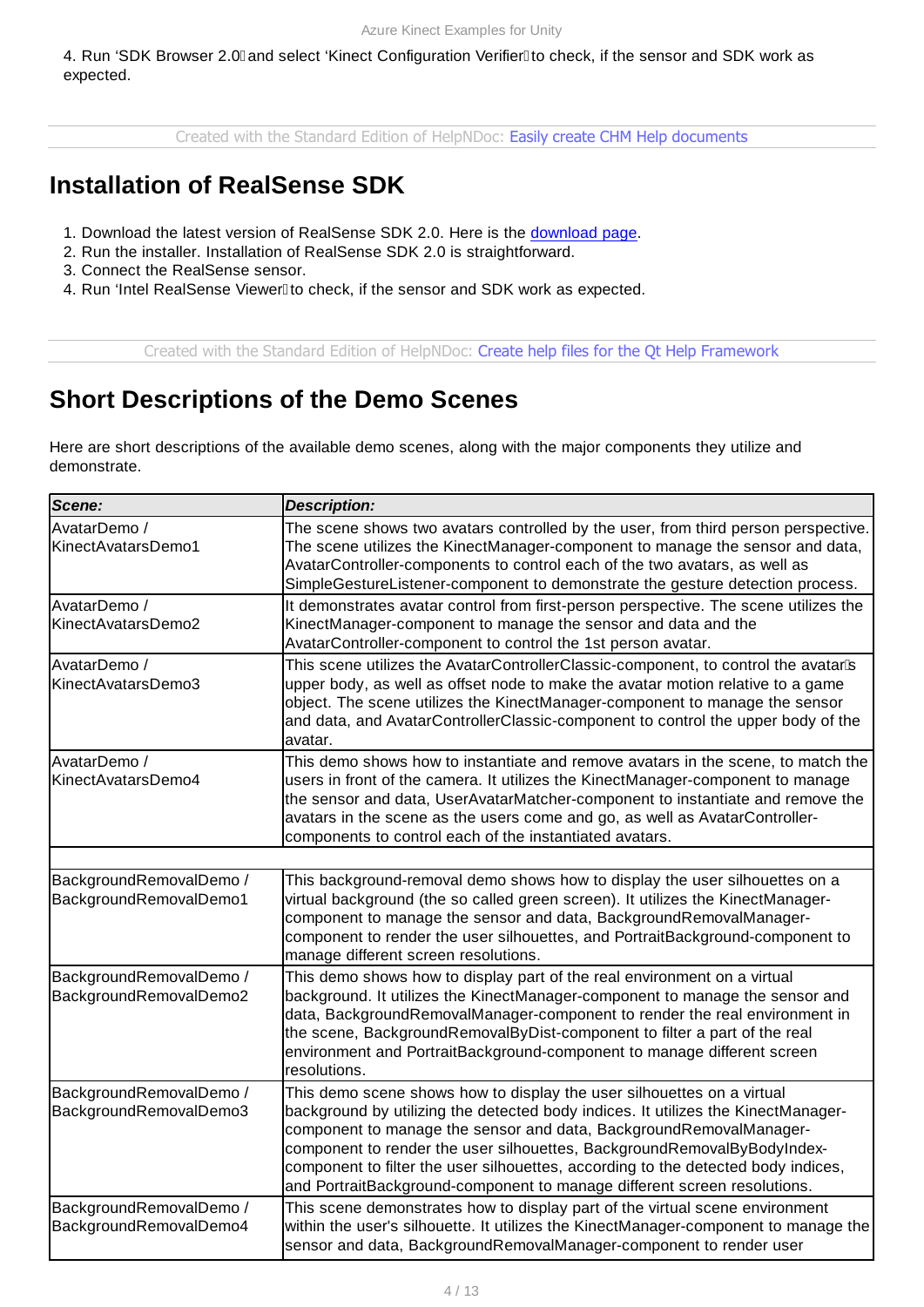|                                                   | silhouettes, and PortraitBackground-component to manage different screen<br>resolutions.                                                                                                                                                                                                                                                                                                                                                                                                                                                                                                                                                                                                              |
|---------------------------------------------------|-------------------------------------------------------------------------------------------------------------------------------------------------------------------------------------------------------------------------------------------------------------------------------------------------------------------------------------------------------------------------------------------------------------------------------------------------------------------------------------------------------------------------------------------------------------------------------------------------------------------------------------------------------------------------------------------------------|
| BackgroundRemovalDemo /<br>BackgroundRemovalDemo5 | This demo scene shows how to display the user silhouettes in 3D virtual<br>environment, according to user's distance to the sensor. It utilizes the<br>KinectManager-component to manage the sensor and data,<br>BackgroundRemovalManager-component to render the user silhouettes,<br>Foreground To Renderer-component to render the user's silhouette on a game<br>object, UserImageMover-component to move the user's image object according to<br>user's distance to the sensor, ColorImageJointOverlayer-component to overlay<br>user's joint with a virtual object, and PortraitBackground-component to manage<br>different screen resolutions.                                                 |
|                                                   |                                                                                                                                                                                                                                                                                                                                                                                                                                                                                                                                                                                                                                                                                                       |
| BlobDetectionDemo /<br><b>BlobDetectionDemo</b>   | The blob-detection demo shows how to detect blobs (compact areas) of pixels in<br>the raw depth image, within the min/max distance configured for the sensor. It<br>utilizes the KinectManager-component to manage the sensor and data,<br>BlobDetector-component to detect the blobs in the raw depth image, coming from<br>the sensor, and BackgroundDepthImage-component to display the depth camera<br>image on the scene background.                                                                                                                                                                                                                                                             |
| BlobDetectionDemo /<br>DepthIrFilterDemo          | The IR depth-filter demo shows how to filter the IR image with the raw depth image<br>data, within the min/max distance configured for the sensor. It utilizes the<br>KinectManager-component to manage the sensor and data, and<br>DepthIrFilterImage-component to filter the IR image with the raw depth data, and<br>display it on the scene background.                                                                                                                                                                                                                                                                                                                                           |
| ColliderDemo /<br><b>ColorColliderDemo</b>        | It demonstrates how to trigger 'virtual touch between the user s hands and virtual<br>scene objects. The scene utilizes the KinectManager-component to manage the<br>sensor and data, HandColorOverlayer-component to move the overlaying hand-<br>objects with colliders, JumpTrigger-component to detect virtual object collisions,<br>and BackgroundColorImage-component to display the color camera image on the<br>scene background.                                                                                                                                                                                                                                                             |
| ColliderDemo /<br>DepthColliderDemo2D             | It shows how the user s silhouette can interact with virtual objects in 2D-scene.<br>This scene utilizes the KinectManager-component to manage the sensor and data,<br>DepthSpriteViewer-component to display the user s silhouette and create the<br>overlaying skeleton colliders, and EggSpawner-component to spawn the virtual<br>objects (spheres) in the scene.                                                                                                                                                                                                                                                                                                                                 |
| ColliderDemo /<br>DepthColliderDemo3D             | It shows how the user s silhouette can interact with virtual objects in 3D-scene. The<br>scene utilizes the KinectManager-component to manage the sensor and data,<br>DepthImageViewer-component to display the user s silhouette and create the<br>overlaying skeleton colliders, and EggSpawner-component to spawn the virtual<br>objects (eggs) in the scene.                                                                                                                                                                                                                                                                                                                                      |
| ColliderDemo /<br>SkeletonColliderDemo            | This scene shows how the user s skeleton can interact with virtual objects in the<br>scene. It utilizes the KinectManager-component to manage the sensor and data,<br>SkeletonCollider-component to display the user s skeleton and create bone<br>colliders, and BallSpawner-component to spawn virtual objects in the scene.                                                                                                                                                                                                                                                                                                                                                                        |
| FittingRoomDemo /<br>KinectFittingRoom1           | This is the main dressing room demo-scene. It demonstrates the use of calibration<br>pose, model overlay and blending between virtual and physical objects. It utilizes<br>the KinectManager-component to manage the sensor and data,<br>FollowSensorTransform-component to keep the camera pose in sync with the<br>sensor, BackgroundColorImage-component to display the color camera feed on<br>BackgroundImage2, CategorySelector-component to change model categories as<br>needed, ModelSelector-component to manage model menu population and model<br>selection, PhotoShooter-component to manage making photos, and<br>UserBodyBlender-component to blend the virtual with physical objects. |
| FittingRoomDemo /<br>KinectFittingRoom2           | This is the second dressing room demo-scene. It shows how to overlay the user's<br>body with an arbitrary humanoid model (like Ironman, Cinderella, Ninja turtle, etc.).<br>The scene utilizes the KinectManager-component to manage the sensor and data,<br>FollowSensorTransform-component to keep the camera pose in sync with the<br>sensor, AvatarController-component to control the virtual model, AvatarScaler-<br>component to scale the model according to the user's dimensions,<br>BackgroundColorImage-component to display the color camera feed on<br>BackgroundImage2, and optionally UserBodyBlender-component to blend the                                                          |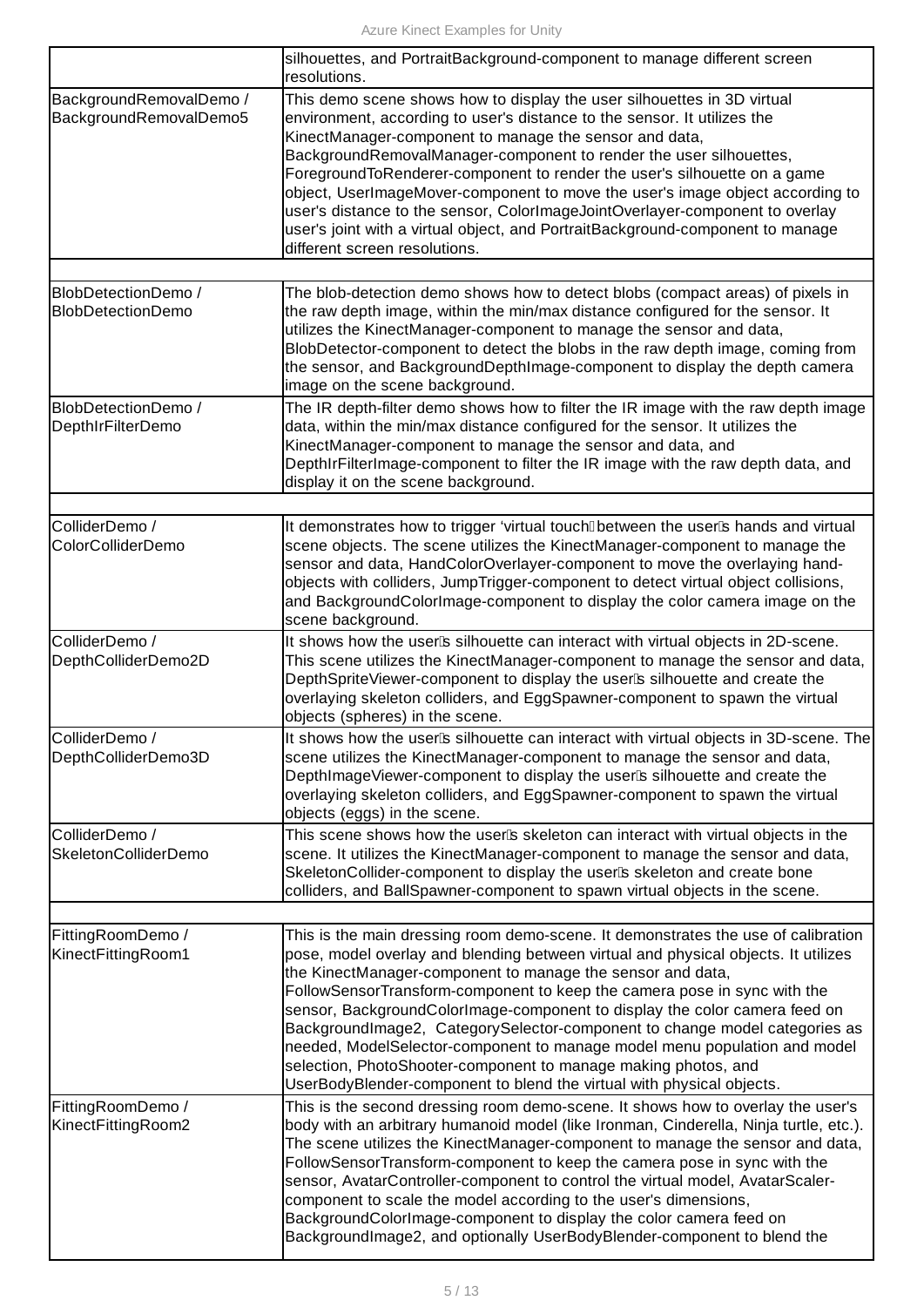|                                                                                            | virtual with physical objects.                                                                                                                                                                                                                                                                                                                                                                                                                                                                                                                                                                                                                                                                                                  |
|--------------------------------------------------------------------------------------------|---------------------------------------------------------------------------------------------------------------------------------------------------------------------------------------------------------------------------------------------------------------------------------------------------------------------------------------------------------------------------------------------------------------------------------------------------------------------------------------------------------------------------------------------------------------------------------------------------------------------------------------------------------------------------------------------------------------------------------|
| GestureDemo /<br>KinectGesturesDemo1                                                       | This scene demonstrates the detection of discrete gestures (swipe-left, swipe-right<br>& swipe up in this demo), used to control a presentation cube. The scene utilizes<br>the KinectManager-component to manage the sensor and data,<br>CubeGestureListener-component to listen for swipe-gestures, and<br>CubePresentationScript-component to control the presentation cube in the scene.                                                                                                                                                                                                                                                                                                                                    |
| GestureDemo /<br>KinectGesturesDemo2                                                       | It demonstrates the detection of continuous gestures (wheel, zoom-out & zoom-in<br>in this demo), used to rotate and zoom a 3D model. The scene utilizes the<br>KinectManager-component to manage the sensor and data, ModelGestureListener-<br>component to set up and listen for wheel and zoom gestures, and<br>ModelPresentationScript-component to control the 3D model in the scene.                                                                                                                                                                                                                                                                                                                                      |
| GreenScreenDemo /<br>GreenScreenDemo1                                                      | The scene shows how to utilize a green screen for background segmentation. The<br>scene uses the KinectManager-component to manage the sensor and data,<br>BackgroundRemovalManager-component to render the real environment in the<br>scene, BackgroundRemovalByGreenScreen-component to filter a part of the real<br>environment, according to its similarity or difference to the color of the green<br>screen, and PortraitBackground-component to manage different screen resolutions.                                                                                                                                                                                                                                     |
| GreenScreenDemo /<br>GreenScreenDemo2                                                      | It shows how to utilize a green screen for background segmentation and volumetric<br>rendering. The scene uses the KinectManager-component to manage the sensor<br>and data, BackgroundRemovalManager-component to render the real environment<br>in the scene, BackgroundRemovalByGreenScreen-component to filter a part of the<br>real environment, according to its similarity or difference to the color of the green<br>screen, ForegroundBlendRenderer-component to provide volumetric rendering and<br>lighting of the filtered environment in the scene, and PortraitBackground-component<br>to manage different screen resolutions.                                                                                    |
| InteractionDemo /<br>KinectInteractionDemo1                                                | This scene demonstrates the hand cursor control on screen and hand interactions,<br>in means of grips and releases. The scene utilizes the KinectManager-component<br>to manage the sensor and data, InteractionManager-component to manage the<br>hand cursor and user interactions, GrabDropScript-component to interact with<br>virtual objects in the scene via hand grips & releases, and InteractionInputModule<br>to convey the user interactions with the UI to the Unity event system.                                                                                                                                                                                                                                 |
| /InteractionDemo  <br>KinectInteractionDemo2                                               | It shows how to use hand interactions to grab and turn a virtual object on screen in<br>all directions. The scene utilizes the KinectManager-component to manage the<br>sensor and data, InteractionManager-component to manage the hand cursor and<br>user interactions, and GrabRotateScript-component to interact with the virtual<br>object in the scene.                                                                                                                                                                                                                                                                                                                                                                   |
| MocapAnimatorDemo /<br>MocapAnimatorDemo                                                   | The Mocap-animator scene provides a simple tool to capture the user's motion as<br>Unity animation. The scene utilizes the KinectManager-component to manage the<br>sensor and data, MocapRecorder-component to capture and record the user's<br>motions as Unity animation asset, MocapPlayer-component to play the recorded<br>animation on a humanoid model and AvatarController-component to provide the<br>motion data.                                                                                                                                                                                                                                                                                                    |
| MultiCameraSetup /<br>MultiCameraSetup                                                     | The Multi-Camera-Setup scene provides a tool to estimate the sensor positions<br>and rotations in a multi-camera setup. It utilizes the KinectManager-component to<br>manage the sensor and data, MultiCameraSetup-component to estimate the<br>positions and rotations of the sensors, and UserMeshRendererGpu-component to<br>render the user in the scene, as perceived by the sensors.                                                                                                                                                                                                                                                                                                                                      |
| MultiSceneDemo / Scene0-<br>StartupScene, Scene1-<br>AvatarsDemo & Scene2-<br>GesturesDemo | This set of scenes shows how to use the KinectManager and other Kinect-related<br>components across multiple scenes. It utilizes the KinectManager-component to<br>manage the sensor and data, LoadFirstLevel-component in the startup scene to<br>load the first real scene, LoadLevelWithDelay-component in the real scenes to<br>cycle between scenes, and RefreshGestureListeners-component to refresh the list<br>of gesture listeners for the current scene. The other Kinect-related components like<br>AvatarController, gesture listeners, etc. are utilized in the real scenes (1 & 2), but<br>they are related to the respective scene specifics, and not to using a single<br>KinectManager across multiple scenes. |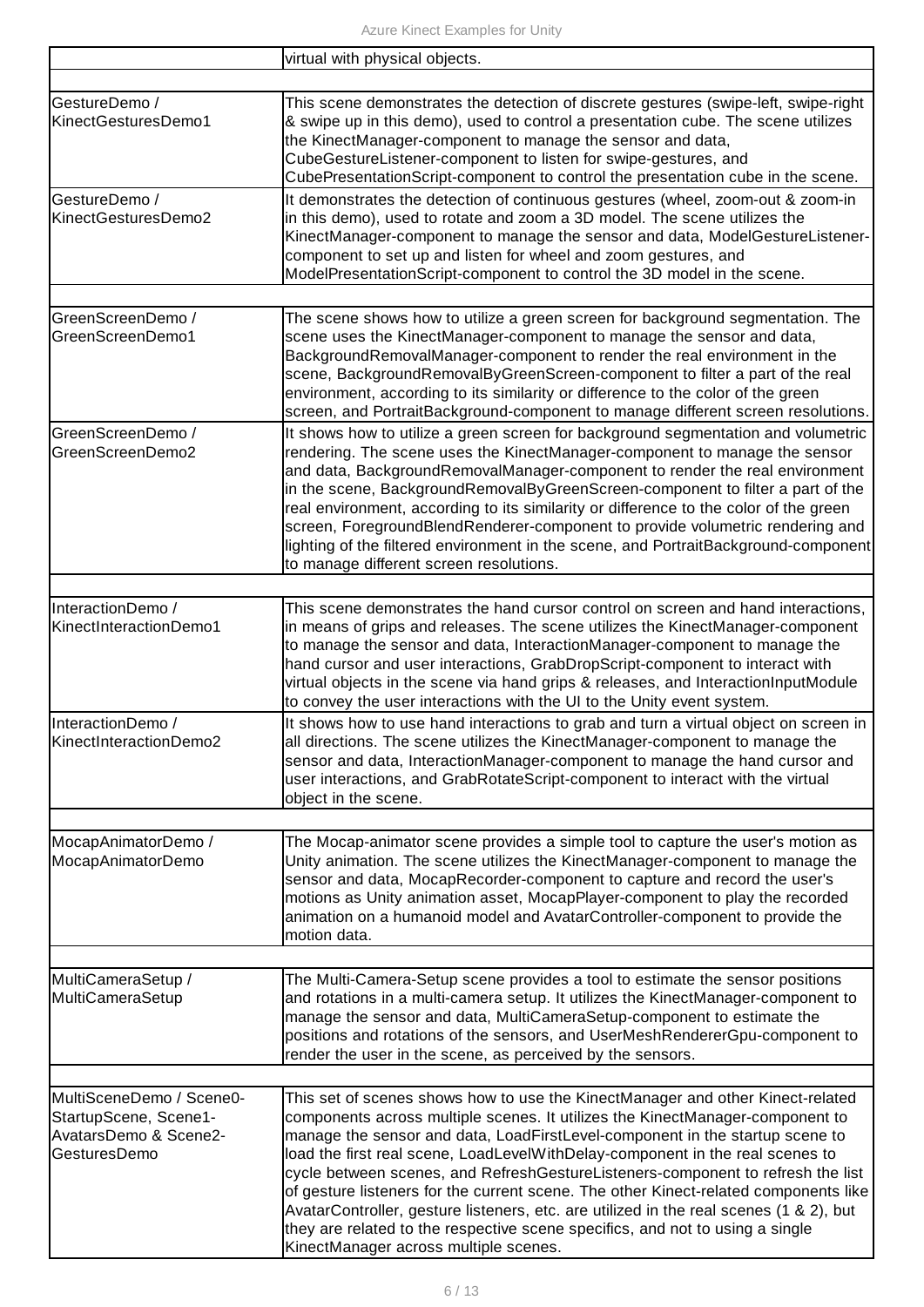|                                              | NetworkDemo / KinectNetServer This scene acts as network server for the streams of the connected sensor. It<br>utilizes the KinectManager-component to manage the sensor and data,<br>KinectNetServer-component to listen for clients and send sensor data over the<br>network, and UserAvatarMatcher-component to instantiate and remove the avatars<br>in the scene as the users come and go.                                                                                                                                       |
|----------------------------------------------|---------------------------------------------------------------------------------------------------------------------------------------------------------------------------------------------------------------------------------------------------------------------------------------------------------------------------------------------------------------------------------------------------------------------------------------------------------------------------------------------------------------------------------------|
|                                              | NetworkDemo / NetClientDemo1 This scene demonstrates how to use the network-client sensor (in combination with<br>KinectNetServer), to remotely control the avatars in the scene. It utilizes the<br>KinectManager-component to manage the sensor and data, NetClientInterface-<br>component to act as "network" sensor by receiving the remote sensor's data from<br>the server over the network, and UserAvatarMatcher-component to instantiate and<br>remove the avatars in the scene as the users come and go.                    |
|                                              |                                                                                                                                                                                                                                                                                                                                                                                                                                                                                                                                       |
| OverlayDemo /<br>KinectOverlayDemo1          | This is the most basic joint-overlay demo, showing how a virtual object can overlay<br>the user s joint (right shoulder) on screen. The scene utilizes the KinectManager-<br>component to manage the sensor and data, JointOverlayer-component to overlay<br>the user s body joint with the given virtual object, and BackgroundColorImage-<br>component to display the color camera image on the scene background.                                                                                                                   |
| OverlayDemo /<br>KinectOverlayDemo2          | This is a skeleton overlay demo, with green balls overlaying the body joints, and<br>lines between them to represent the bones. The scene utilizes the KinectManager-<br>component to manage the sensor and data, SkeletonOverlayer-component to<br>overlay the user s body joints with the virtual objects and lines, and<br>BackgroundColorImage-component to display the color camera image on the<br>scene background.                                                                                                            |
| OverlayDemo /<br>KinectOverlayDemo3          | This is a hand overlay demo, painting lines on screen when the user's right hand is<br>closed. The scene utilizes the KinectManager-component to manage the sensor<br>and data, InteractionManager-component to manage the hand interactions,<br>HandOverlayer-component to overlay the user s hand with the given cursors and to<br>capture the hand events, LinePainter-component to draw the lines when user's<br>hand is closed, and BackgroundColorImage-component to display the color camera<br>image on the scene background. |
| OverlayDemo /<br>KinectPhotoBooth            | This is a photo booth demo, overlaying specific user's body joints with 2d images.<br>The scene utilizes the KinectManager-component to manage the sensor and data,<br>InteractionManager-component to manage the hand interactions, JointOverlayer-<br>component to overlay the user s body joint with 2d images, PhotoBoothController-<br>component to detect user's swipe gestures and update the overlay images<br>accordingly, and BackgroundColorImage-component to display the color camera<br>image on the scene background.  |
|                                              |                                                                                                                                                                                                                                                                                                                                                                                                                                                                                                                                       |
| PointCloudDemo /<br>SceneMeshDemo            | This demo shows how to integrate part of the real environment as point-cloud into<br>the Unity scene at runtime. It utilizes the KinectManager-component to manage the<br>sensor and data, SceneMeshRendererGpu-component to render the real<br>environment into the scene, and FollowSensorTransform-component to move the<br>mesh center according to sensor's position and rotation.                                                                                                                                               |
| PointCloudDemo /<br><b>UserMeshDemo</b>      | This demo shows how to integrate the real user as point-cloud into the Unity scene<br>at runtime. It utilizes the KinectManager-component to manage the sensor and<br>data, UserMeshRendererGpu-component to render the user into the scene, and<br>FollowSensorTransform-component to move the mesh center according to sensor's<br>position and rotation.                                                                                                                                                                           |
| PointCloudDemo /<br><b>VfxPointCloudDemo</b> | This scene demonstrates how to combine the spatial and color data provided by<br>the sensor with visual effect graphs to create point cloud of the environment, with<br>or without visual effects. It utilizes the KinectManager-component to manage the<br>sensor and data, as well as the sensor interface settings to create the attribute<br>textures needed by the VFX graph. Please see 'How to run VfxPointCloudDemo-<br>scene-section below.                                                                                  |
|                                              |                                                                                                                                                                                                                                                                                                                                                                                                                                                                                                                                       |
| PoseDetectionDemo /<br>PoseDetectionDemo1    | This is simple, static pose-detection demo. It calculates the differences between<br>the bone orientations of a static pose-model and the user, and estimates the pose<br>matching factor. The scene utilizes the KinectManager-component to manage the<br>sensor and data, StaticPoseDetector-component to estimate the pose-matching<br>factor, PoseModelHelper-component to provide the model bone orientations, and<br>AvatarController-component to control the user's avatar.                                                   |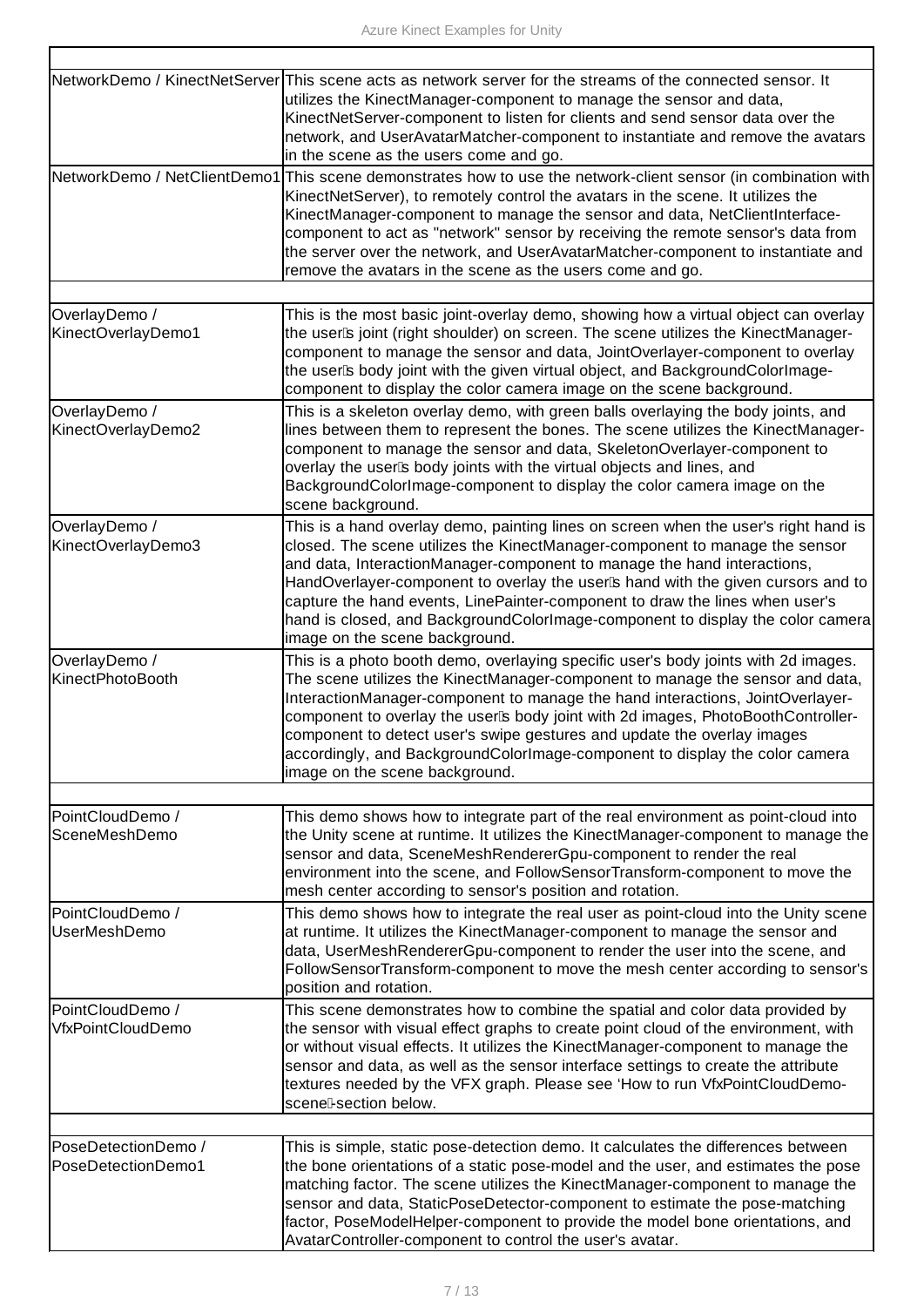| PoseDetectionDemo /<br>PoseDetectionDemo2 | In comparison to the previous demo, this demo scene estimates the pose matching<br>factor between the user and an animated pose model. The moving-pose detection<br>may be divided in steps, to provide better feedback to the user. The scene utilizes<br>the KinectManager-component to manage the sensor and data,<br>DynamicPoseDetector-component to estimate the pose-matching factor between<br>the user and the animated model, MovingPoseManager-component to estimate the<br>user performance in the given sequence of animated steps, PoseModelHelper &<br>PoseModelHelperClassic-components to estimate the user's and model's bone<br>orientations, and AvatarController-component to control the user's avatar. |
|-------------------------------------------|-------------------------------------------------------------------------------------------------------------------------------------------------------------------------------------------------------------------------------------------------------------------------------------------------------------------------------------------------------------------------------------------------------------------------------------------------------------------------------------------------------------------------------------------------------------------------------------------------------------------------------------------------------------------------------------------------------------------------------|
| RecorderDemo /                            | This is simple body-data recorder and player. The recorded body-data file may be                                                                                                                                                                                                                                                                                                                                                                                                                                                                                                                                                                                                                                              |
| BodyDataRecorderDemo                      | played later on the same or other machine. The scene utilizes the KinectManager-<br>component to manage the sensor and data, BodyDataRecorderPlayer-component<br>to record or play the body data to or from a file, BodyDataPlayerController-<br>component to process the key presses and start/stop the recorder or player, and<br>UserAvatarMatcher-components to instantiate and remove avatars in the scene as<br>needed.                                                                                                                                                                                                                                                                                                 |
| RecorderDemo /                            | This scene demonstrates how to play a body-data recording, when no user is                                                                                                                                                                                                                                                                                                                                                                                                                                                                                                                                                                                                                                                    |
| PlayerDetectorDemo                        | detected for a while. The scene utilizes the KinectManager-component to manage<br>the sensor and data, BodyDataRecorderPlayer-component to play the recorded<br>body data from a file, PlayerDetectorController-component to check for users and<br>start/stop the body-data player accordingly, and UserAvatarMatcher-components to<br>instantiate and remove avatars in the scene as needed.                                                                                                                                                                                                                                                                                                                                |
|                                           |                                                                                                                                                                                                                                                                                                                                                                                                                                                                                                                                                                                                                                                                                                                               |
| VariousDemos /<br>HeightEstimatorDemo     | The height estimator demo shows how to estimate user's height and some body<br>sizes, based on the raw depth image data only. It utilizes the KinectManager-<br>component to manage the sensor and data, BodySlicer-component to estimate<br>user's height and other body sizes from the raw depth data, HeightEstimator-<br>component to display the user's body info on screen, and BackgroundDepthImage-<br>component to display the depth camera image on the scene background.                                                                                                                                                                                                                                           |
| VariousDemos /                            | The holo-viewer demo scene shows how to render simple holographic scene on                                                                                                                                                                                                                                                                                                                                                                                                                                                                                                                                                                                                                                                    |
| HolographicViewerDemo                     | screen, based on the viewer's position. It utilizes the KinectManager-component to<br>manage the sensor and data, and SimpleHolographicCamera-component to<br>emulate 3d holographic display, depending on the viewer's position in front of the<br>display.                                                                                                                                                                                                                                                                                                                                                                                                                                                                  |
|                                           |                                                                                                                                                                                                                                                                                                                                                                                                                                                                                                                                                                                                                                                                                                                               |

*Created with the Standard Edition of HelpNDoc: [Benefits of a Help Authoring Tool](https://www.helpauthoringsoftware.com)*

### <span id="page-7-0"></span>**How to run the VfxPointCloudDemo-scene**

There are some special preparations needed for the VfxPointCloudDemo-scene. Please do as follows:

1. Run the Unity package manager (menu Window / Package Manager). Select to view 'All packages' and enable

- the 'Show preview packages -option.
- 2. Install the 'High Definition RP-package.
- 3. Install the 'Visual Effect Graph-package, as well.

4. Open the project settings (menu Edit / Project Settings) and select 'Graphics. Then drag the HDRP-asset from the KinectDemos/PointCloudDemo/HDRP-folder of the project to the 'Scriptable Render Pipeline Settings' in the Graphics-section.

5. Select the 'Player-section on the left. Change the color space from 'Gamma' to 'Linear.

6. Open and run the VfxPointCloudDemo-scene from KinectDemos/PointCloudDemo-folder.

7. If you still can t see the point cloud on screen, select the VfxPointCloud-object and then press 'Edit in the user interface of the 'Visual Effect-component. Then just close the VFX editor. This will update the visual effect asset, if needed.

8. If you want to filter only the players in the scene, please use 'Point cloud player list'-setting of the sensor interface, to set the needed player index, a list of player indices or all players (-1). The 'Get body frames'-setting of KinectManager should NOT be 'None', and 'Sync body and depth' should be enabled, to provide synchronization between the depth and body index images.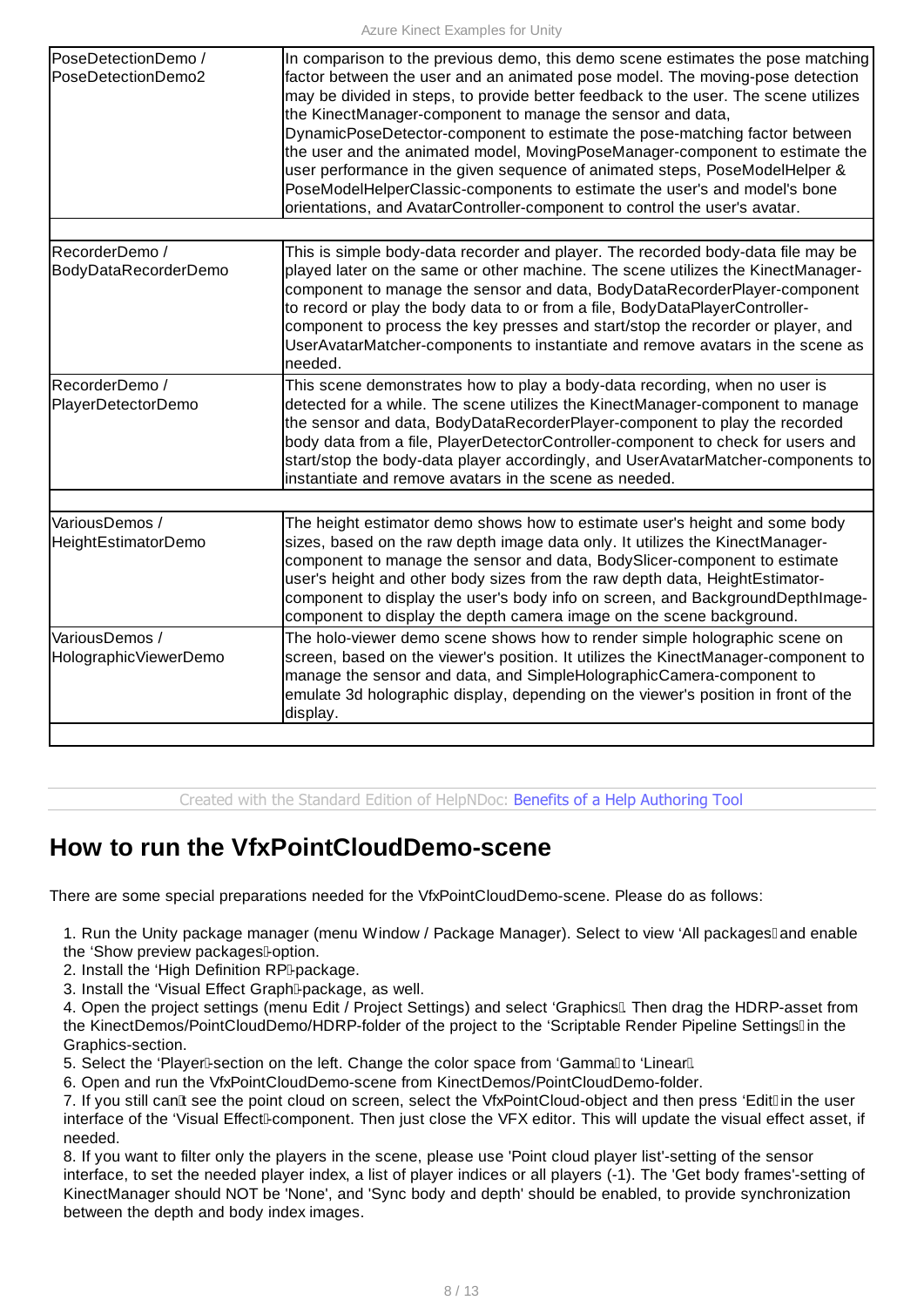# <span id="page-8-0"></span>**The Kinect Manager**

All sensor-related scenes require a KinectManager-component. In all demo scenes it resides in the KinectControllergame object. This is the most basic component that manages the sensors and data. Its public API is utilized by all other sensor-related components. You can also utilize the public API of KinectManager in your scripts. Please note, the KinectManager persists across the scenes. In case of multi-scene setup, it should be created only once – in the startup scene. All other scenes can always reference it by calling the static 'KinectManager.Instance'-property.

Here are the public settings of the KinectManager-component:

| Setting:                            | <b>Description:</b>                                                                                                                                                                              |
|-------------------------------------|--------------------------------------------------------------------------------------------------------------------------------------------------------------------------------------------------|
| <b>Sensor Data</b>                  |                                                                                                                                                                                                  |
| Use Multi Cam Config                | Whether to create the sensor interfaces according to the multi-camera config, if<br>one is available. Otherwise use the sensor interfaces, as configured in the child<br>objects of this object. |
| Sync Multi Cam Frames               | Whether to synchronize the received frames, in case of master/sub cameras.                                                                                                                       |
|                                     |                                                                                                                                                                                                  |
| <b>Get Depth Frames</b>             | Whether to get depth frames from the sensor(s).                                                                                                                                                  |
| <b>Get Color Frames</b>             | Whether to get color frames from the sensor(s).                                                                                                                                                  |
| <b>Get Infrared Frames</b>          | Whether to get infrared frames from the sensor(s).                                                                                                                                               |
| <b>Get Pose Frames</b>              | Whether to get pose frames from the sensor(s).                                                                                                                                                   |
| <b>Get Body Frames</b>              | Whether to get body frames from the body tracker.                                                                                                                                                |
| Sync Depth and Color                | Whether to synchronize depth and color frames.                                                                                                                                                   |
| Sync Body and Depth                 | Whether to synchronize body and depth frames.                                                                                                                                                    |
| <b>User Detection</b>               |                                                                                                                                                                                                  |
| Min User Distance                   | Minimum distance to user, in order to be considered for body processing. 0 means                                                                                                                 |
|                                     | no minimum distance limitation.                                                                                                                                                                  |
| Max User Distance                   | Maximum distance to user, in order to be considered for body processing. 0 means<br>no maximum distance limitation.                                                                              |
| Max Left Right Distance             | Maximum left or right distance to user, in order to be considered for body<br>processing. 0 means no left/right distance limitation.                                                             |
| Max Tracked Users                   | Maximum number of users, who may be tracked simultaneously. 0 means no<br>limitation.                                                                                                            |
| Show Allowed Users Only             | Whether to display only the users within the allowed distances, or all users.                                                                                                                    |
| <b>User Detection Order</b>         | How to assign users to player indices - by order of appearance, distance or left-to-<br>right.                                                                                                   |
| Ignore Inferred Joints              | Whether to ignore the inferred joints, or consider them as tracked joints.                                                                                                                       |
| Ignore Z-Coordinates                | Whether to ignore the Z-coordinates of the joints (for 2D-scenes) or not.                                                                                                                        |
| <b>Bone Orientation Constraints</b> | Whether to apply the bone orientation constraints.                                                                                                                                               |
| <b>Player Calibration Pose</b>      | Calibration pose required, to start tracking the respective user.                                                                                                                                |
| User Manager                        | User manager, used to track the users. KM creates one, if not set.                                                                                                                               |
|                                     |                                                                                                                                                                                                  |
| <b>Gesture Detection</b>            |                                                                                                                                                                                                  |
| Gesture Manager                     | Gesture manager, used to detect user gestures. KM creates one, if not set.                                                                                                                       |
| On-Screen Info                      |                                                                                                                                                                                                  |
| Display Images                      | List of images to display on the screen.                                                                                                                                                         |
| Display Image Width                 | Single image width, as percent of the screen width.                                                                                                                                              |
| Status Info Text                    | UI-Text to display status messages.                                                                                                                                                              |
| <b>Console Log Messages</b>         | Whether to log the KinectManager info messages to the console or not.                                                                                                                            |
|                                     |                                                                                                                                                                                                  |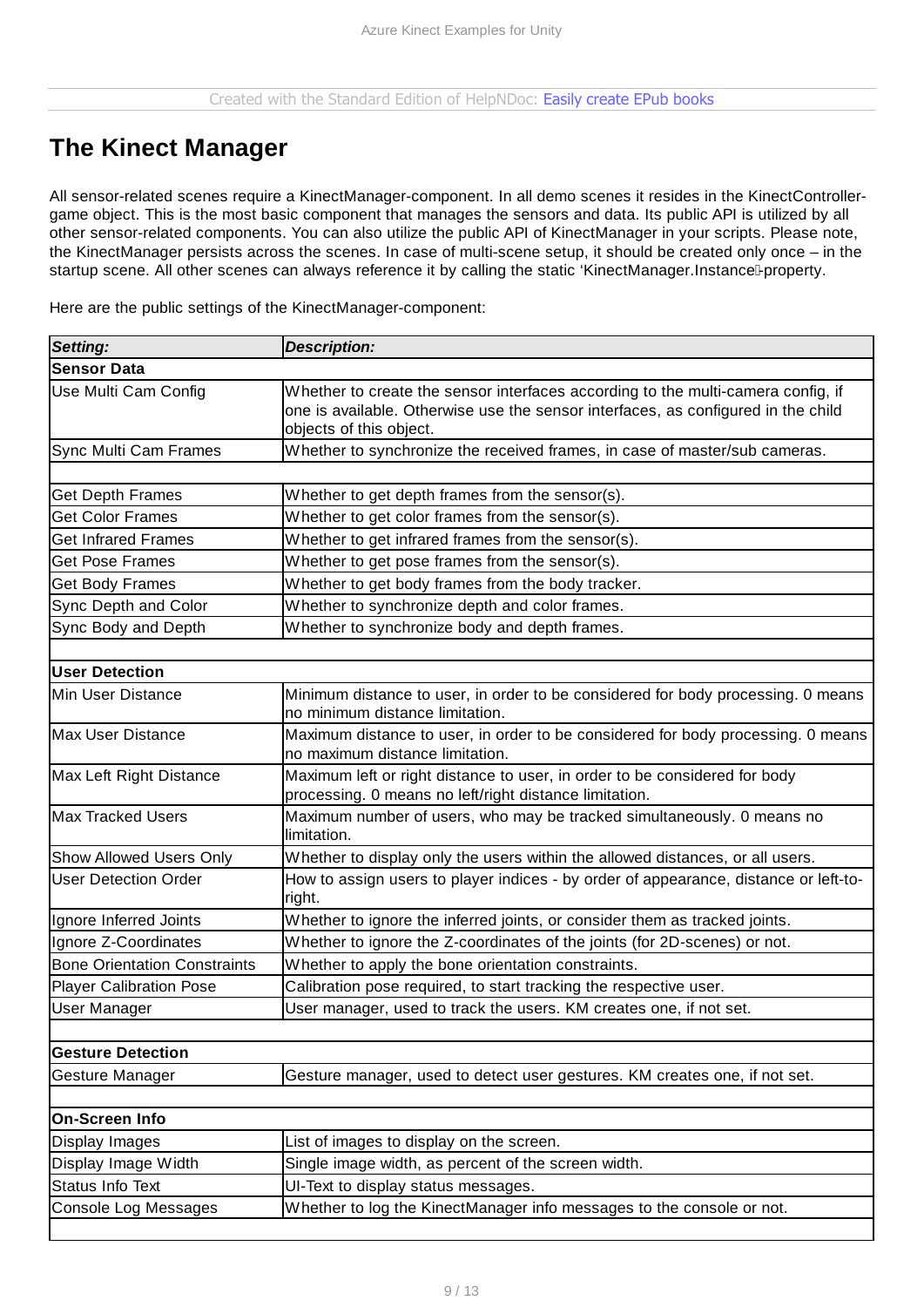| Events                   |                                           |
|--------------------------|-------------------------------------------|
| On Depth Sensors Started | Fired when the depth sensors get started. |
| On Depth Sensors Stopped | Fired when the depth sensors get stopped. |
|                          |                                           |

Here is the online documentation regarding the [public API](https://ratemt.com/k4agapi/classcom_1_1rfilkov_1_1kinect_1_1_kinect_manager.html) of this component, as well.

*Created with the Standard Edition of HelpNDoc: [What is a Help Authoring tool?](https://www.helpauthoringsoftware.com)*

# <span id="page-9-0"></span>**Sensor Interfaces**

The K4A-package supports multiple sensor setups, as well as several types of sensors by design (Azure Kinect, Kinect-v2 & RealSense D400). In all demo scenes the available sensor interfaces reside on child objects of the KinectController-game object. At start up, the KinectManager tries to find the sensor interfaces on these child objects. If nothing is found, it creates a single Kinect4Azure interface on the same game object. Feel free to duplicate, create or remove sensor-interface objects, according to your specific setup. You can also change the sensor-interface settings, to match your setup needs. Please note, the transform-component of each sensor-interface object represents the sensor's position and rotation in the scene.

Here are the common settings of all sensor-interface components:

| Setting:                   | <b>Description:</b>                                                                                                                      |
|----------------------------|------------------------------------------------------------------------------------------------------------------------------------------|
| Device Streaming Mode      | Device streaming mode, in means of connected sensor (live data), play a<br>recording, or save the live sensor data to a recording.       |
| lDevice Index              | Index of the depth sensor in the list of currently connected sensors.                                                                    |
| Recording File             | Path to the recording file, if the streaming mode is PlayRecording or<br>SaveRecording.                                                  |
|                            |                                                                                                                                          |
| Min Distance               | Minimum distance in meters, used for creating the depth-related images.                                                                  |
| lMax Distance              | Maximum distance in meters, used for creating the depth-related images.                                                                  |
|                            |                                                                                                                                          |
| Point Cloud Resolution     | Resolution of the generated point-cloud textures.                                                                                        |
| Point Cloud Vertex Texture | Render texture, used for point-cloud vertex mapping. The texture resolution should<br>match the depth or color image resolution.         |
| Point Cloud Color Texture  | Render texture, used for point-cloud color mapping. The texture resolution should<br>match the depth or color image resolution.          |
| Point Cloud Player List    | List of comma-separated player indices to be included in the point cloud. Use -1 for<br>all players, or empty list for full point cloud. |
|                            |                                                                                                                                          |

*Created with the Standard Edition of HelpNDoc: [Easily create PDF Help documents](https://www.helpndoc.com/feature-tour)*

### <span id="page-9-1"></span>**General-Purpose Components**

Here you can find the short descriptions of the general-purpose components. For detailed description of each component and its properties, select the component on the left (*this will be added later*). Please note, all Kinectrelated components need the KinectManager-component in the scene. The KinectManager should persist across all scenes. To avoid having multiple KinectManager instances in the scene, see 'Howto-Use-KinectManager-Across-Multiple-Scenes.pdf'-manual in the \_Readme-folder of the K4A-asset.

| Component:              | <b>Description:</b>                                                                                         |
|-------------------------|-------------------------------------------------------------------------------------------------------------|
| <b>AvatarController</b> | Avatar controller is the component that transfers the captured user motion to a<br>humanoid model (avatar). |
| AvatarControllerClassic | Avatar controller classic allows manual assignment of model's rigged bones to the<br>tracked body joints.   |
| AvatarScaler            | Avatar scaler is the component that scales avatar's body, according to the user's<br>body and bone sizes.   |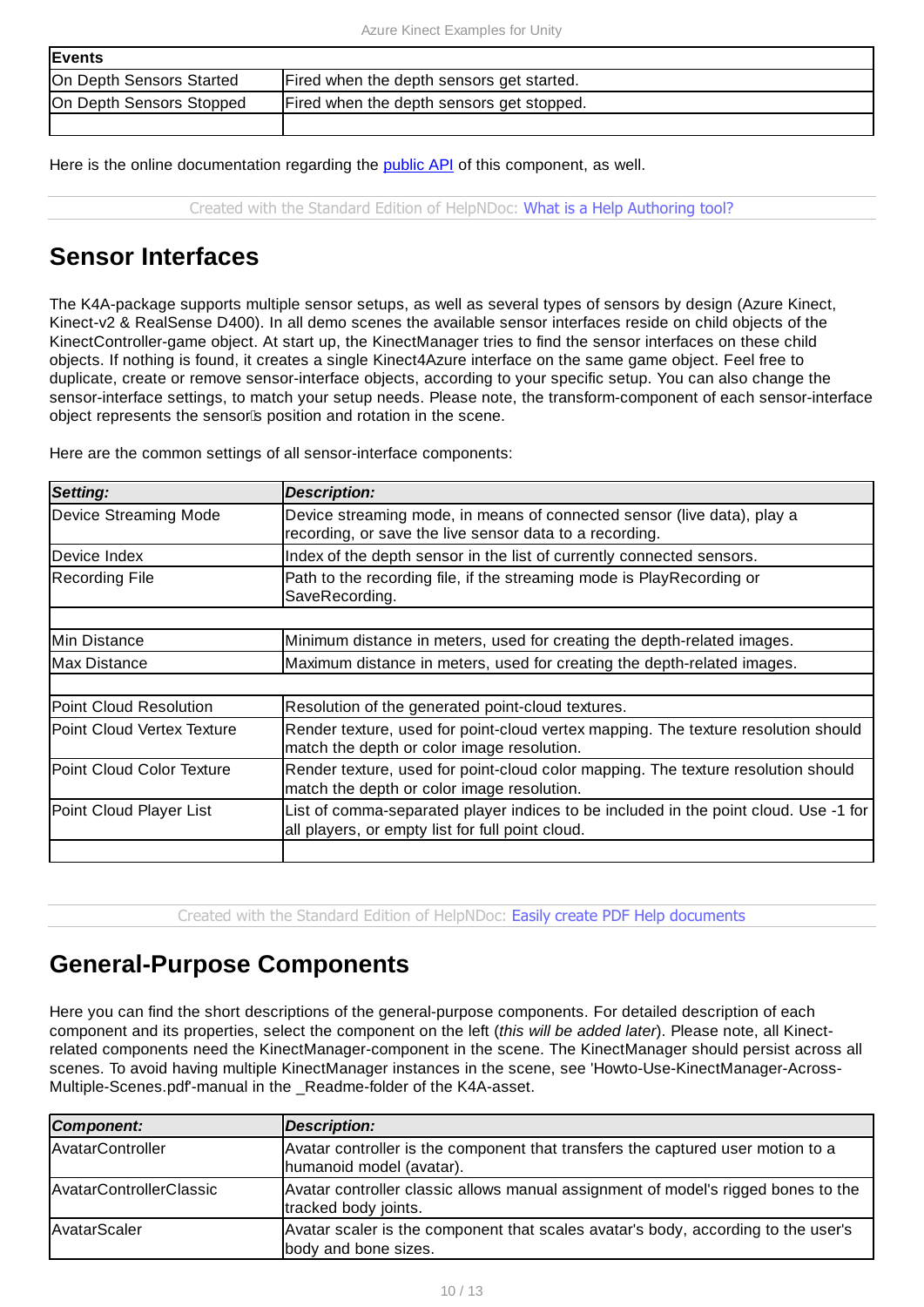┓

H

Г

| BackgroundColorCamDepthIma<br>∣ge | BackgroundColorCamDepthImage is component that displays the color camera<br>aligned depth image on Rawlmage texture, usually the scene background.                                    |
|-----------------------------------|---------------------------------------------------------------------------------------------------------------------------------------------------------------------------------------|
| ∣age                              | BackgroundColorCamInfraredIm BackgroundColorCamInfraredImage is component that displays the color camera<br>aligned infrared image on Rawlmage texture, usually the scene background. |
| BackgroundColorCamUserImag        | BackgroundColorCamUserImage is component that displays the color camera<br>aligned user-body image on Rawlmage texture, usually the scene background.                                 |
| BackgroundColorImage              | Background color image is component that displays the color camera feed on<br>Rawlmage texture, usually the scene background.                                                         |
| BackgroundDepthCamColorIma<br>∣ge | Background depth-cam color image is component that displays the depth camera<br>aligned color image on Rawlmage texture, usually the scene background.                                |
| BackgroundDepthImage              | Background depth image is component that displays the depth camera image on<br>Rawlmage texture, usually the scene background.                                                        |
| BackgroundInfraredImage           | Background infrared image is component that displays the infrared camera image<br>on Rawlmage texture, usually the scene background.                                                  |
|                                   |                                                                                                                                                                                       |
| Inds                              | BackgroundRemovalByBodyBou BackgroundRemovalByBodyBounds filters user silhouettes, according to the<br>bounds determined by the positions of the body joints.                         |
| BackgroundRemovalByBodyInd<br>ex  | BackgroundRemovalByBodyIndex filters user silhouettes, according to the body<br>index frames coming from the body tracking SDK.                                                       |
| BackgroundRemovalByDist           | BackgroundRemovalByDist filters part of the real environment, according to the<br>given spatial limits.                                                                               |
| reen                              | BackgroundRemovalByGreenSc BackgroundRemovalByGreenScreen filters color camera data, according to its<br>similarity or difference to the color of the green-screen.                   |
| BackgroundRemovalManager          | Background removal manager is the component that filters and renders user body<br>silhouettes.                                                                                        |
|                                   |                                                                                                                                                                                       |
| BackgroundStaticImage             | Background static image is component that displays the static image on Rawlmage<br>texture, usually the scene background.                                                             |
| BackgroundUserBodyImage           | Background user-body image is component that displays the user-body image on<br>Rawlmage texture, usually the scene background.                                                       |
| BodyDataRecorderPlayer            | BodyDataRecorderPlayer is the component that can be used for recording and<br>replaying of body-data files.                                                                           |
| BodySlicer                        | Body slicer is component that estimates the user height from the raw depth data,<br>as well as several other body sizes.                                                              |
|                                   |                                                                                                                                                                                       |
| CubemanController                 | Cubeman controller transfers the captured user motion to a cubeman model.                                                                                                             |
| DepthIrFilterImage                | DepthIrFilterImage filters the sensor's IR image with the raw depth. The resulting<br>image is displayed on the given Rawlmage.                                                       |
|                                   |                                                                                                                                                                                       |
| FollowSensorTransform             | Follow sensor transform makes the game object follow the position and rotation of<br>the sensor.                                                                                      |
| FollowUserJointPose               | FollowUserJointPose makes the game object's transform follow the given user's<br>joint pose.                                                                                          |
|                                   |                                                                                                                                                                                       |
| ForegroundBlendRenderer           | ForegroundBlendRenderer provides volumetric rendering and lighting of the real<br>environment, filtered by the background-removal manager.                                            |
| ForegroundToRawImage              | Foreground To Rawlmage sets the texture of the Rawlmage-component to be the<br>BRM's foreground texture.                                                                              |
| ForegroundToRenderer              | ForegroundToRenderer sets the texture of the Renderer-component to be the<br>BRM's foreground texture.                                                                                |
| HmdHeadMover                      | HmdHeadMover moves the avatar model, according to the camera position<br>reported by the HMD tracker.                                                                                 |
|                                   |                                                                                                                                                                                       |
| InteractionInputModule            | InteractionInputModule is the input module that can be used as component of the<br>Unity-UI EventSystem.                                                                              |
| InteractionManager                | InteractionManager is the component that controls the hand cursor and manages                                                                                                         |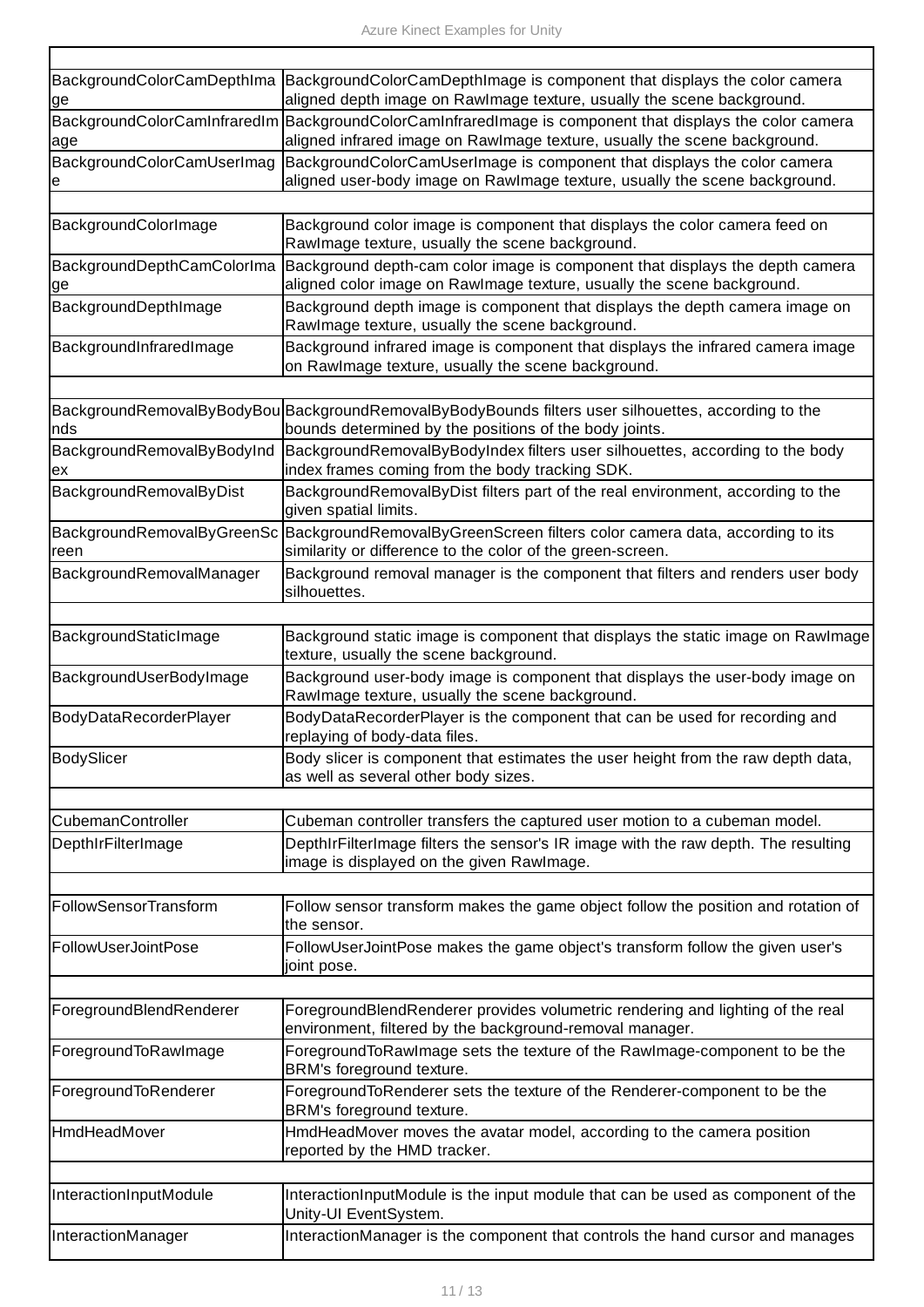|                             | the hand interactions.                                                                                                                                                         |
|-----------------------------|--------------------------------------------------------------------------------------------------------------------------------------------------------------------------------|
|                             |                                                                                                                                                                                |
| KinectEventManager          | KinectEventManager provides sensor-frame events to the registered Unity event<br>listeners.                                                                                    |
| KinectGestureManager        | Kinect gesture manager is the component that tracks and processes the user<br>gestures.                                                                                        |
| KinectManager               | KinectManager is the the main and most basic depth-sensor related component. It<br>controls the sensors and manages the data streams.                                          |
| KinectNetServer             | Kinect net-server listens for client connections and sends the data from the given<br>sensor's streams to its clients over the network.                                        |
| KinectUserBodyMerger        | KinectUserBodyMerger merges user bodies detected by multiple connected<br>sensors.                                                                                             |
| KinectUserManager           | Kinect user manager is the component that tracks the users in front of the sensor.                                                                                             |
| MultiCameraSyncher          | MultiCameraSyncher enables synchronization of frames between the master and<br>the subordinate sensors.                                                                        |
| PhotoShooter                | Photo shooter provides public functions to take pictures of the currently rendered<br>scene.                                                                                   |
| PointCloudTarget            | PointCloudTarget sets the point cloud resolution of the respective sensor, as well<br>as the target render textures.                                                           |
| PortraitBackground          | Portrait background is the component that sets the background image in the<br>required screen resolution.                                                                      |
| PoseModelHelper             | Pose model helper matches the sensor-tracked joints to model transforms.                                                                                                       |
| PoseModelHelperClassic      | Pose model helper matches the sensor-tracked joints to model transforms (with<br>manual assignment).                                                                           |
|                             |                                                                                                                                                                                |
| SceneBlendRenderer          | SceneBlendRenderer provides volumetric rendering and lighting of the real<br>environment, as seen by the sensor's color camera.                                                |
| SceneMeshRenderer           | SceneMeshRenderer renders virtual mesh of the environment in the scene, as<br>detected by the given sensor.                                                                    |
| SceneMeshRendererGpu        | SceneMeshRendererGpu renders virtual mesh of the environment in the scene, as<br>detected by the given sensor. This component uses GPU for mesh processing<br>rather than CPU. |
|                             |                                                                                                                                                                                |
| <b>UserMeshRenderer</b>     | UserMeshRenderer renders virtual mesh of a user in the scene, as detected by the<br>given sensor.                                                                              |
| <b>UserMeshRendererGpu</b>  | UserMeshRendererGpu renders virtual mesh of a user in the scene, as detected by<br>the given sensor. This component uses GPU for mesh processing rather than CPU.              |
| <b>UserSkeletonCollider</b> | UserSkeletonCollider creates colliders for the joints and bones of the given user, so<br>they can interact with the physical objects in the scene.                             |
|                             |                                                                                                                                                                                |

*Created with the Standard Edition of HelpNDoc: [Easy EPub and documentation editor](https://www.helpndoc.com)*

# <span id="page-11-0"></span>**Demo-Specific Script Components**

Here you can find the short descriptions of the demo-specific components. They are grouped in their respective demo-group folders. The demo-specific script component usually stays in the Scripts-subfolder of the respective demo-group folder.

<span id="page-11-1"></span>(to be added later)

*Created with the Standard Edition of HelpNDoc: [Free EPub and documentation generator](https://www.helpndoc.com)*